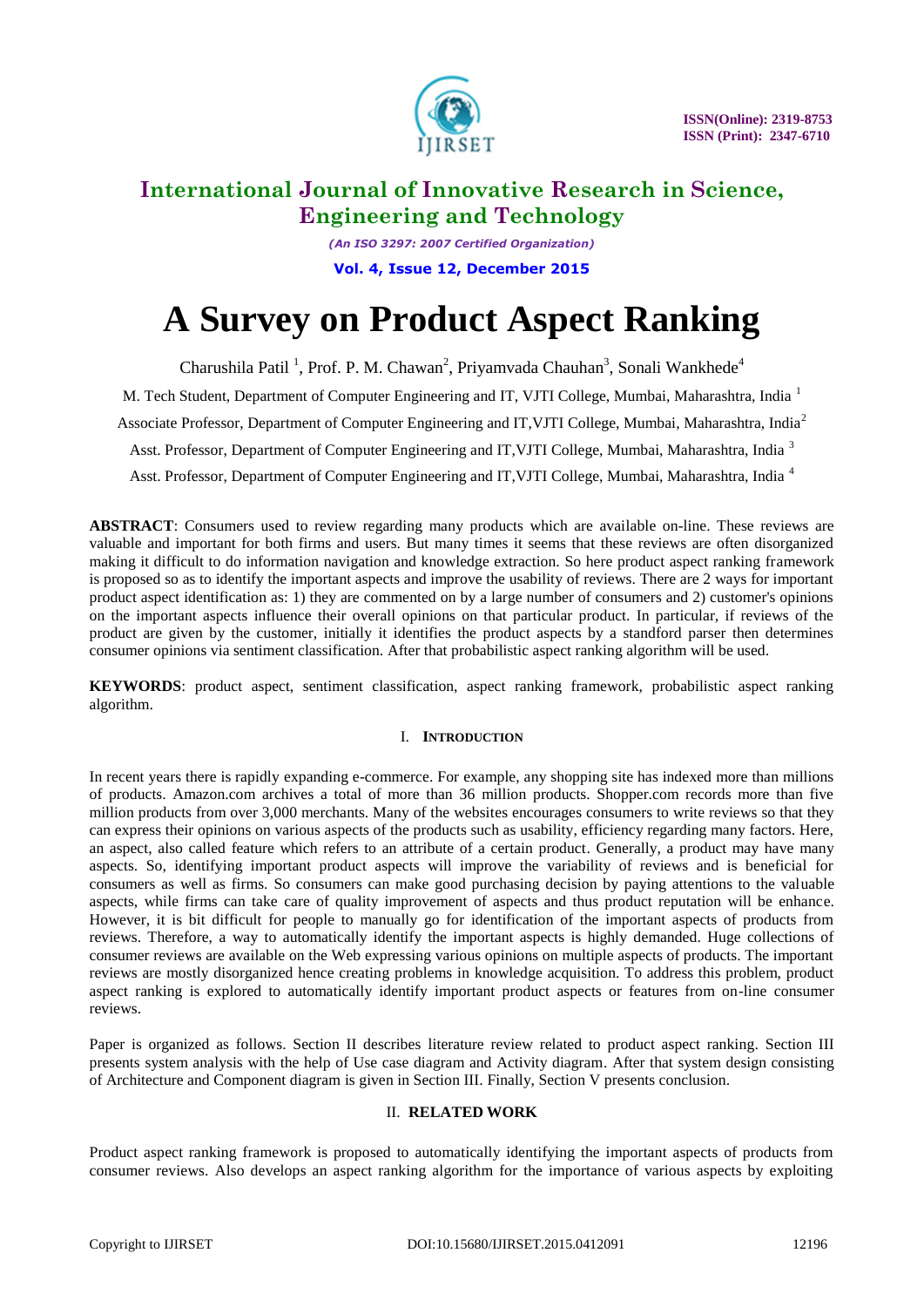

*(An ISO 3297: 2007 Certified Organization)*

#### **Vol. 4, Issue 12, December 2015**

aspect frequency and the influence of consumers' opinions given to each aspect over their overall opinions on the product.

#### **A. Product Aspect Ranking Framework**

Here are the details of the proposed Product Aspect Ranking framework. We start with an overview of its pipeline (Fig. 1) consisting of three main components: (a) aspect identification; (b) sentiment classification on aspects; and (c) probabilistic aspect ranking. Given the consumer reviews of a product, we first identify the aspects in the reviews and then analyse consumer opinions on the aspects via a sentiment classifier then aspect ranking algorithm is applied so as to find out the ranked aspects.



Fig. 1: Product Aspect Ranking Framework

In overall terms, the ratings on some Websites might be a little higher or lower than those on others. Moreover, different Websites might offer different rating range. Hence, we here normalize the ratings from different Websites separately, instead of per-forming a uniform normalization on them.

#### **B. Product Aspect Identification**

Consumer reviews are composed in different formats on different forum Websites. CNet.com require consumers to give an overall rating on the product, describe positive and negative opinions on some product aspects, also write a paragraph of detailed review. Websites like Viewpoint, only ask for an overall rating and free-text review paragraph. The others such as Reevoo.com require complete overall rating. So we can say a consumer review consists of positive and negative reviews also free text review, or both.

For the Pros and Cons reviews, we need to identify the aspects by taking out the noun terms. It is shown that aspects are either nouns or noun phrases, and we can obtain accurate aspects by extracting frequent noun terms from the reviews. For aspects identification in the free text reviews, a solution is to employ an existing aspect identification approach. So first identify the nouns and noun phrases in the documents. Further the occurrence frequencies are counted and only the frequent occurring are kept as aspects.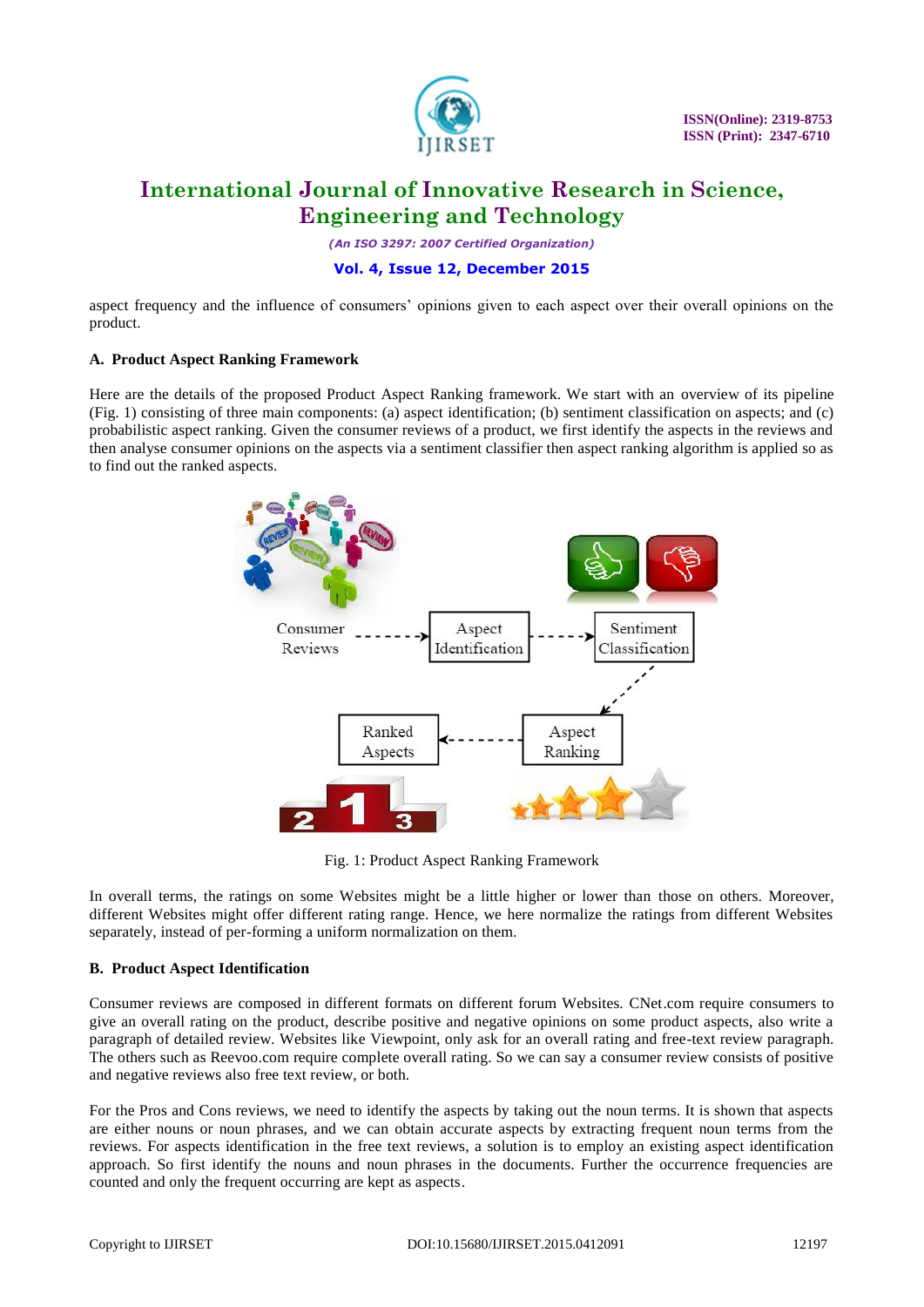

*(An ISO 3297: 2007 Certified Organization)*

#### **Vol. 4, Issue 12, December 2015**

Recently phrase dependency parser had been used to extract noun phrases, which form candidate aspects. To filter out the noises, a language model is used by an intuition that the more likely a candidate to be an aspect, the more closely it related to the reviews. The model was used on product reviews, and hence used for prediction of candidate reviews. The candidates with low scores are then filtered out. However, such language model might be biased to the frequent terms in the reviews and can't precisely sense the related scores of the aspect terms, as a result cannot filter out the noises effectively.

#### **C. Sentiment Classification on Product Aspects**

The task of analysing the sentiments on aspects is called aspect-level sentiment classification. Existing methods includes the supervised learning approaches and the lexicon-based approaches, which are typically unsupervised. The lexicon-based methods use a sentiment lexicon consisting of a list of sentiment words so as to determine the sentiment orientation on each aspect. The supervised learning methods used to train a sentiment classifier then used to predict the sentiments on each aspect. Many natural language learning-based classification models are applicable. Supervised learning is dependent on the training dataset and difficult to perform without training data set. Here labeling training data is time-consuming. In this work, the Positive and negative reviews have categorized positive and negative opinions on the aspects. These reviews are important training samples for learning a sentiment classifier. We thus exploit Pros and Cons reviews to train a sentiment classifier, which is in turning used to determine consumer opinions (positive or negative) on the aspects in free text reviews.

#### **D. Probabilistic Aspect Ranking Algorithm**

This is about a probabilistic aspect ranking algorithm to identify the important aspects of a product from consumer reviews. Generally, valuable aspects have the characteristics as they are mainly commented in consumer reviews and consumer's views on these aspects greatly influence their overall opinions on that particular product. The final opinion in a review is a generalization of the opinions given to specific aspects in the review, and various aspects have different contributions in the aggregation. That is, the opinions on important aspects have strong (weak) impacts on the generation of overall opinion.

#### **E. Product Aspects Ranking**

Once the set of product aspects is identified, we propose to order them according to their relevance. In this sense, we apply a methodology for modeling product aspects from a collection of free-text customer reviews. The proposal relies on a natural language modeling framework which is domain independent. Finally, we used this methodology for ranking our set of product aspects. Given a collection of customer reviews about a specific product and a free-text document d, which can be a sub collection of reviews or an individual review, our goal is to obtain a model for retrieving the product aspects from it. Specially, we consider modeling the set of aspects discussed in d as a statistical language model that assigns higher probability values to words defining aspects.

In the context of customer reviews, opinion words (e.g. \good", \bad", etc.) usually express sentiments about the valuable aspects of a product. Because of that the review texts to respect some entailment relationship from opinion words to aspect words. In this way, we consider the use of an (stochastic) entailment-based self-translation model between the words in the to reveal the probability distribution of words that approaches the language model of aspects expressed in d from a general probabilistic model of opinion words.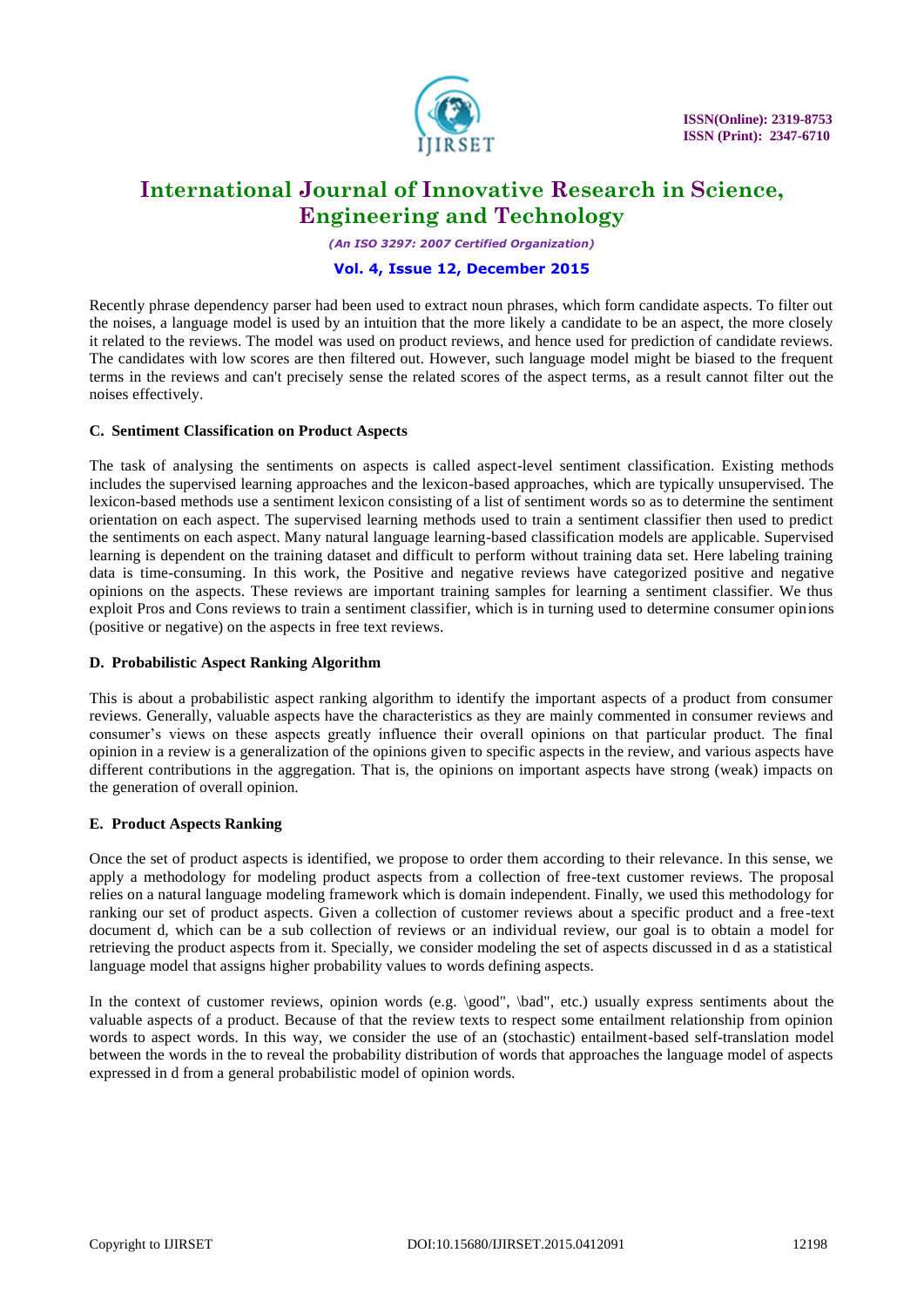

*(An ISO 3297: 2007 Certified Organization)*

**Vol. 4, Issue 12, December 2015**

#### III. **SYSTEM ANALYSIS**

#### **A. Use Case Diagram**



Fig. 2: Use Case Diagram

#### **Use Cases description:**

**Use case ID: UC 1.0** Use case Name: Registration Actor: New Customer Description: Customer needs to register first if he wants to do login. Precondition: None Post Condition: Customer is able to login.

**Use case ID: UC 1.1** Use case Name: Login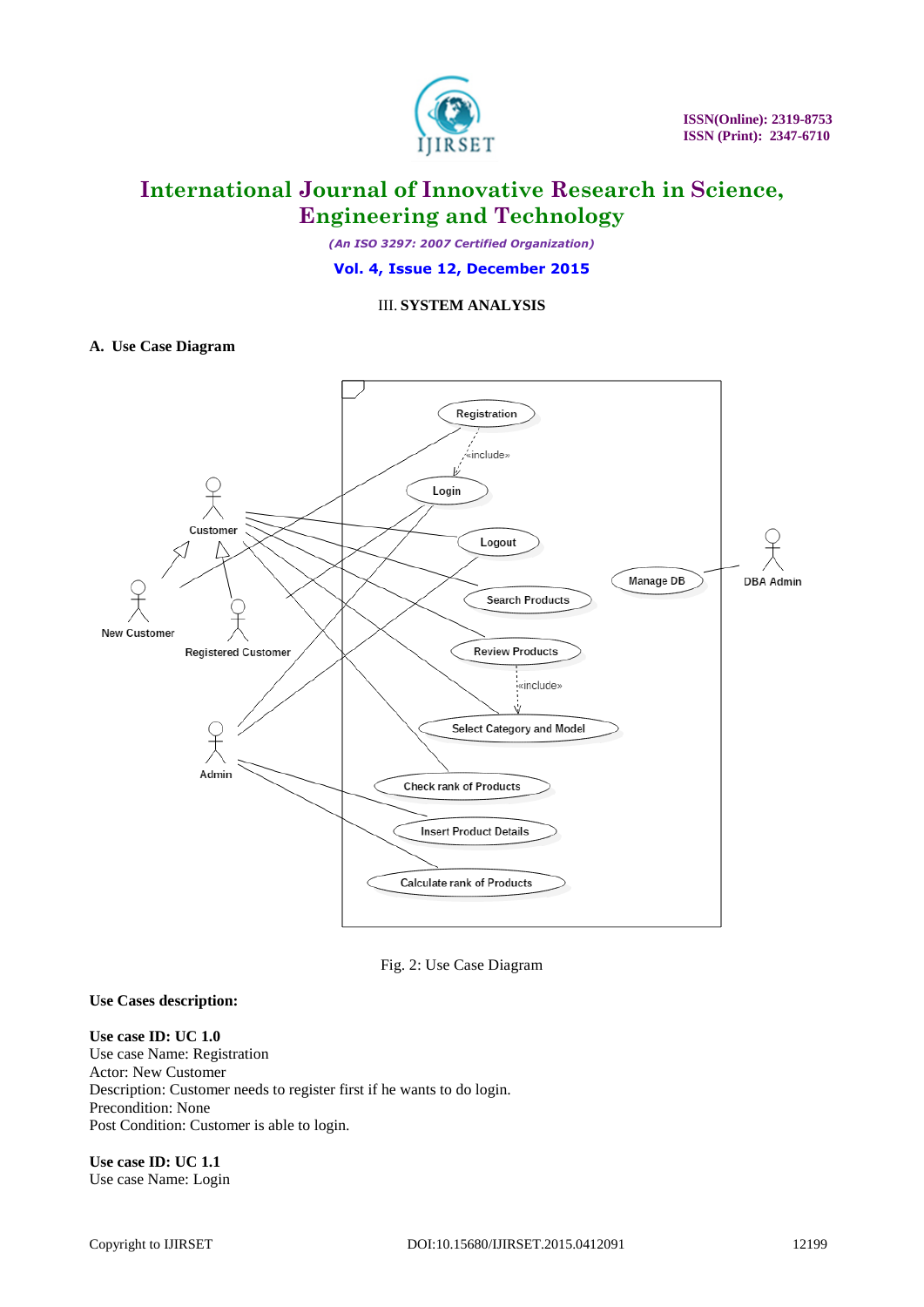

*(An ISO 3297: 2007 Certified Organization)*

#### **Vol. 4, Issue 12, December 2015**

Actor: Registered Customer Description: Customer is able to login. Precondition: Customer must register first. Post Condition: Customer is able to access home page.

#### **Use case ID: UC 1.2**

Use case Name: Logout Actor: Registered Customer, Admin Description: Customer is able to logout. Precondition: Customer or Admin must have logged in. Post Condition: Customer or Admin is able to access index page. **Use case ID: UC 1.3** Use case Name: Search Product Actor: Customer Description: Customer can search the products. Precondition: Customer must have logged in. Post Condition: Customer will get information of products.

#### **Use case ID: UC 1.4**

Use case Name: Review Product Actor: Customer Description: Customer is able to review product. Precondition: Customer must have logged in and category and model must be selected. Post Condition: Customer is able to fill different aspects for review.

#### **Use case ID: UC 1.5**

Use case Name: Check rank of product Actor: Customer Description: Customer can check rank of products. Precondition: Customer must have logged in. Post Condition: Customer is able to see rank based on respective aspects.

#### **Use case ID: UC 1.6**

Use case Name: Insert Product details Actor: Admin Description: Admin is able to insert respective product details. Precondition: Admin must have logged in. Post Condition: Admin is able to check different aspects for detailing information.

#### **Use case ID: UC 1.7** Use case Name: Calculate rank of product Actor: Admin Description: Admin is able to calculate rank of product. Precondition: Admin must have logged in. Post Condition: Admin is able to find rank and do other activities.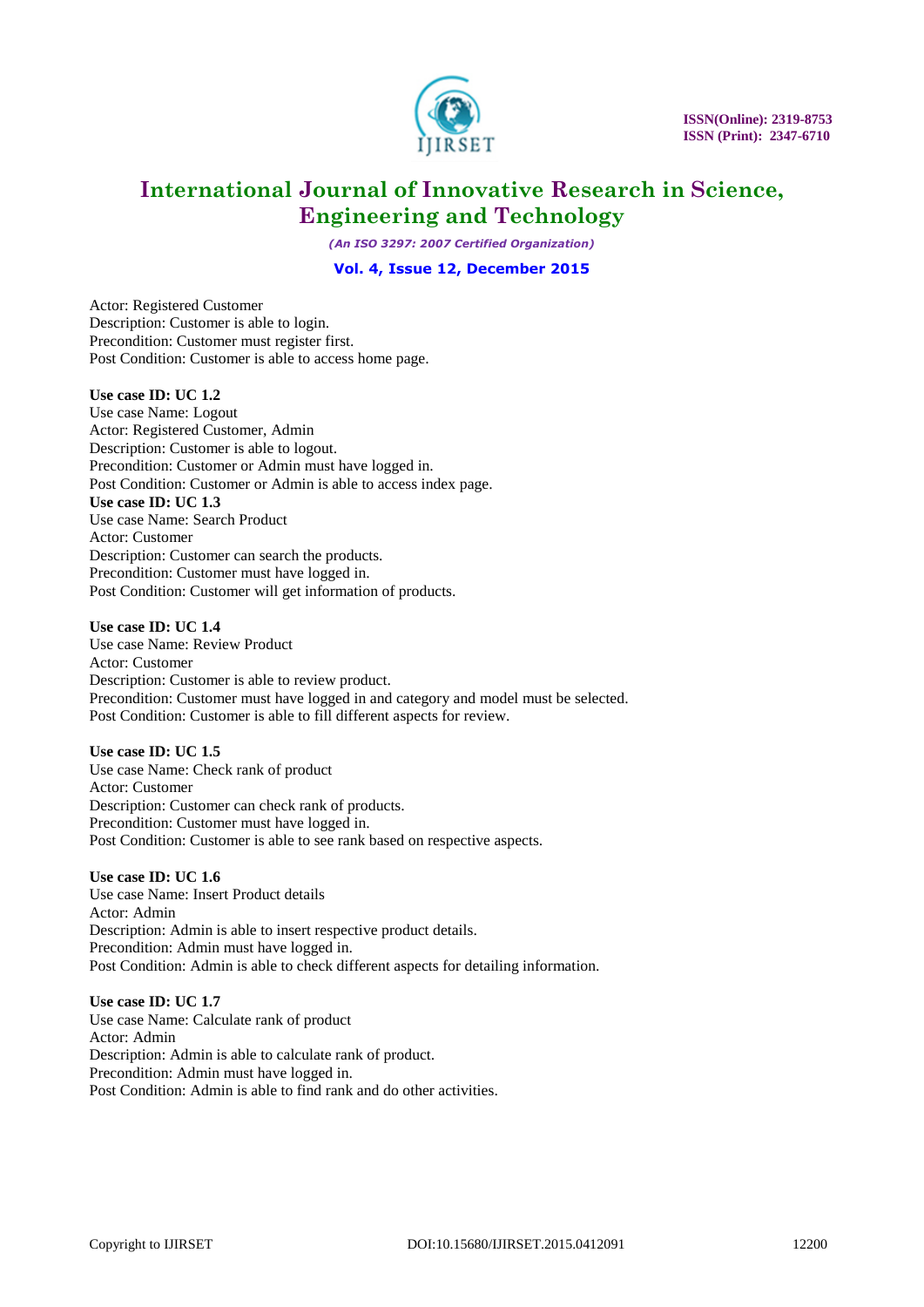

*(An ISO 3297: 2007 Certified Organization)*

**Vol. 4, Issue 12, December 2015**

### **B. Activity Diagram**



Fig. 3: Activity Diagram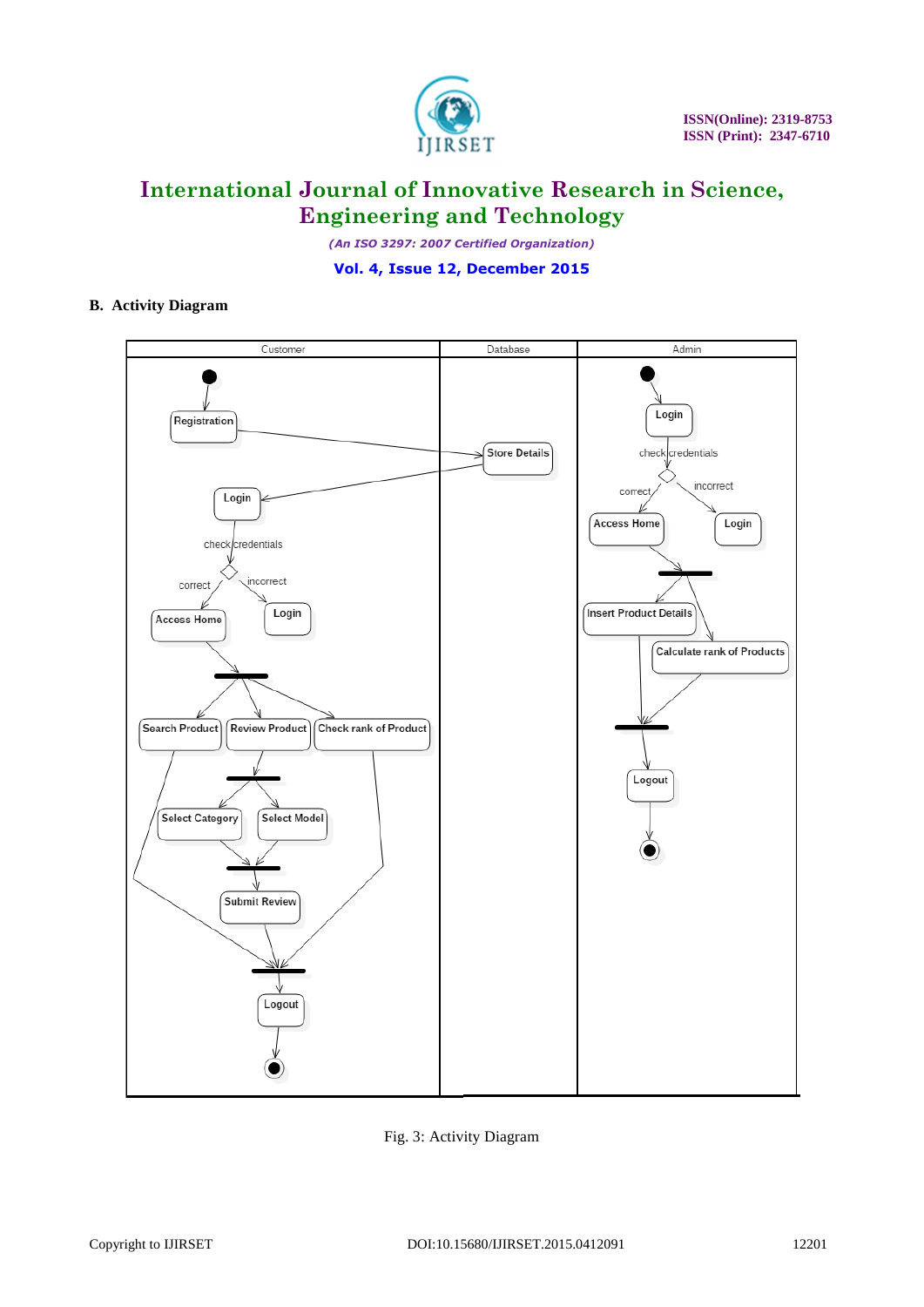

*(An ISO 3297: 2007 Certified Organization)*

#### **Vol. 4, Issue 12, December 2015**

#### **Activity diagram description:**

- Initially, customer will do registration and details will be stored in database.
- As soon as customer will do login credentials will be checked, and if credentials are correct then customer will be able to access home page and if not then it will be redirected to the login page itself.
- After accessing home page, customer will be able to search products, review products and check rank.
- For reviewing products customer need to select category and model and then all the reviews are submitted.
- Now customer can logout or continue.
- As soon as admin will do login credentials will be checked, and if credentials are correct then admin will be able to access home page and if not then it will be redirected to the login page itself.
- After accessing home page, admin will be able to insert product details, calculate rank.

#### IV.**SYSTEM DESIGN**

#### **A. System Architecture**



Fig. 4: System Architecture

#### **Architecture description:**

- 1. **GUI:** Graphical User Interface consists of consumer reviews which will be further split into sentences and parsing is done on that.
- 2. **Consumer Reviews:** Contains valuable information which will provide appropriate knowledge to the parser so that it will help for the product's aspect ranking.
- 3. **Parsing:** Parsing is done with the help of parser and noun phrase candidates are separated which will be further passed to the classifier.
- 4. **Classifier:** Classifier takesnoun phrase candidates as input and further it stores redefined aspects into Database.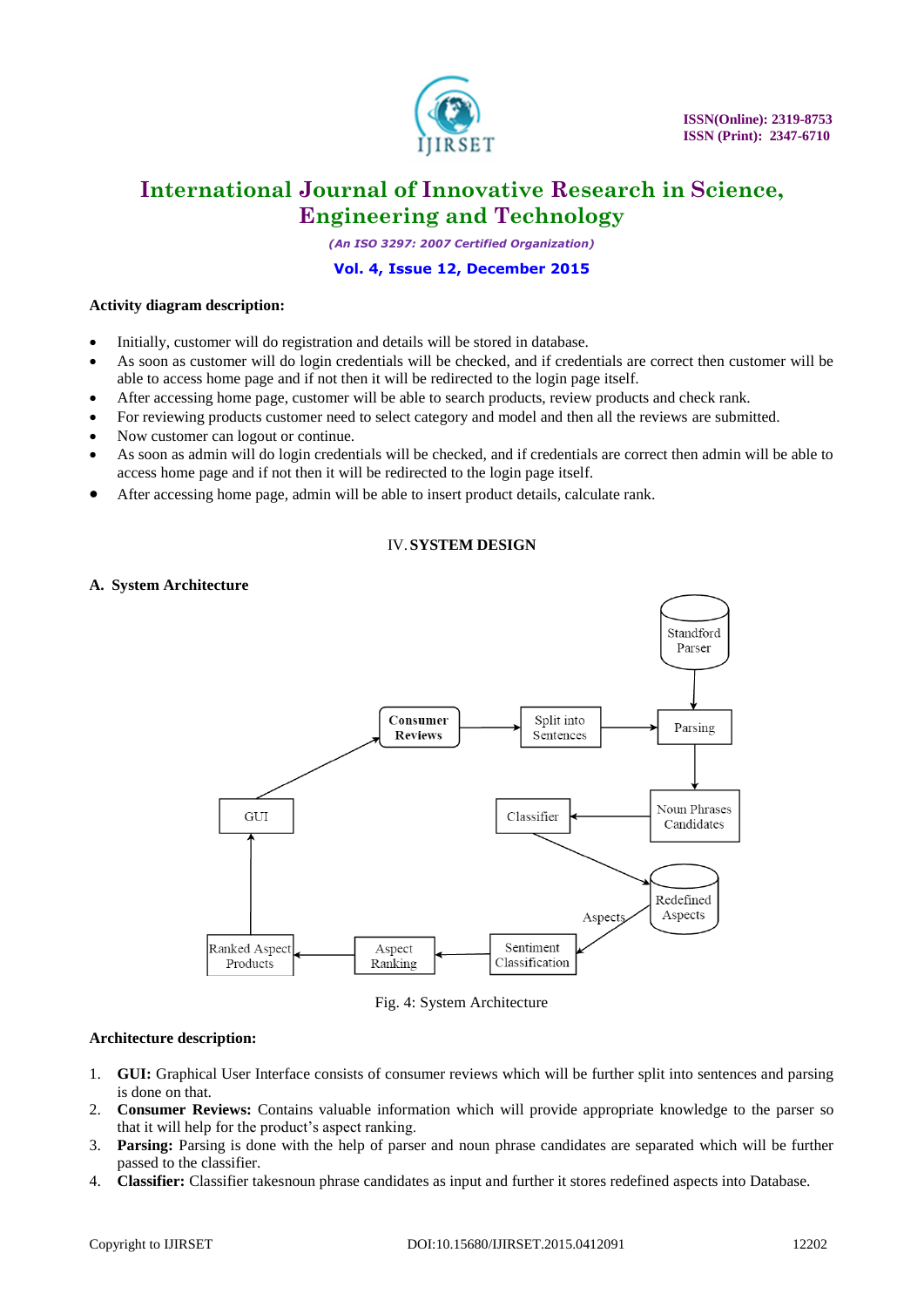

*(An ISO 3297: 2007 Certified Organization)*

#### **Vol. 4, Issue 12, December 2015**

- 5. **Redefined Aspects stored in Database:**Redefined aspects are stored in Database and further passed for the sentiment classification and from that aspect ranking is done.
- 6. **Sentiment Classification:** Sentiment classification is a special task of text classification whose objective is to classify a text according to the sentimental polarities of opinions it contains. e.g., favourable or unfavourable, positive or negative.
- 7. **Aspect Ranking:** Based on the output of the sentiment classifier aspect ranking is done.
- 8. **Ranked Aspect of Products:** Now ranked aspects of products are displayed on GUI.

#### **B. Component Diagram**



Fig. 5: Component Diagram

#### **Component diagram description:**

- Components of the system like register, login, admin profile, customer profile.
- Further, customer profile can search products, review products, check rank.
- Admin profile scrutinizes customer profile and also can insert product details and calculate rank.
- Product and rank details are stored in database.
- Category and model details are verified from database required at the time of submitting reviews.